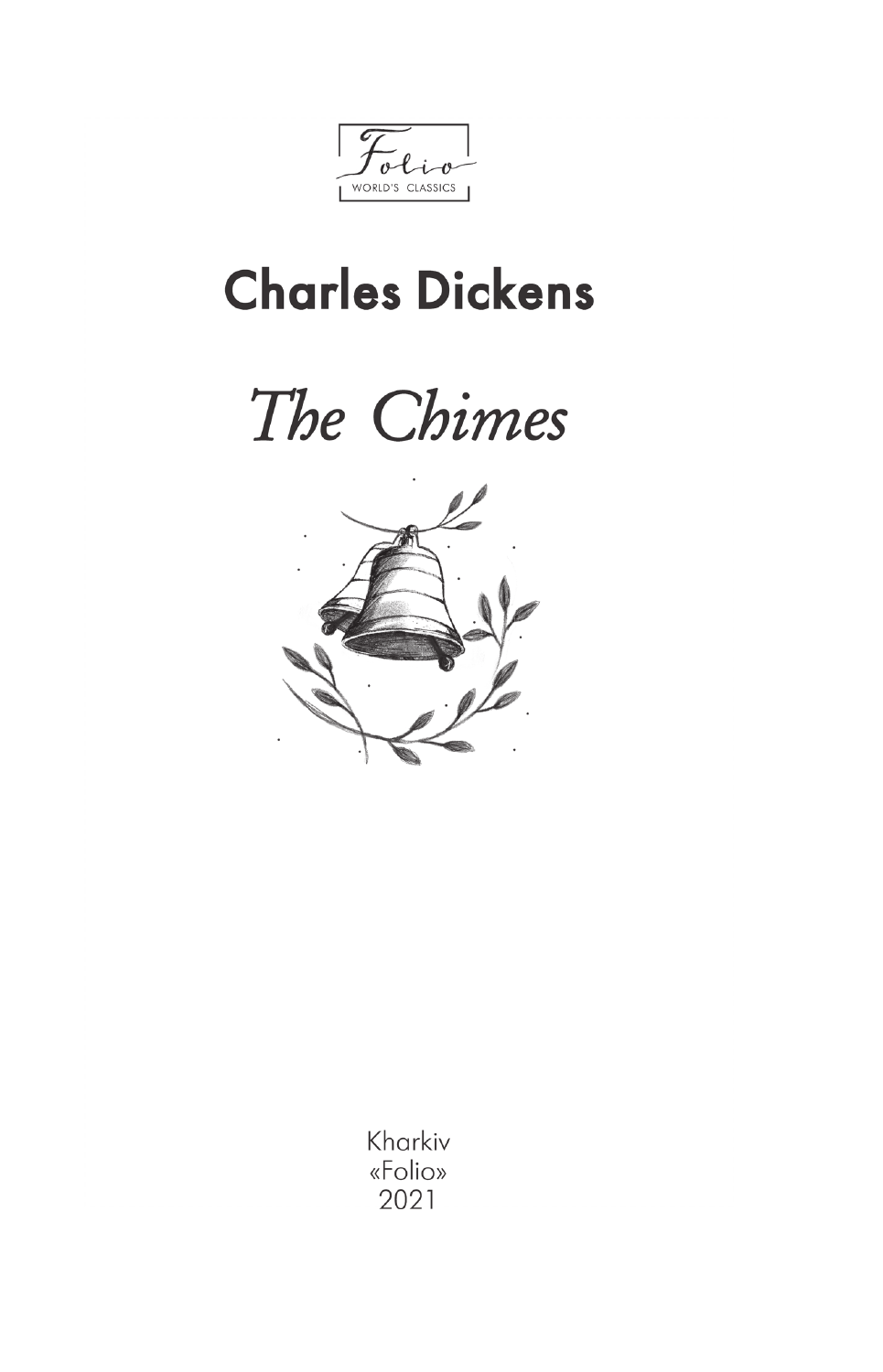## Chapter I FIRST OUARTER

 $\prod$  here are not many people — and as it is desirable that a story-teller and a story-reader should establish a mutual understanding as soon as possible, I beg it to be noticed that I confine this observation neither to young people nor to little people, but extend it to all conditions of people: little and big, young and old: yet growing up, or already growing down again — there are not, I say, many people who would care to sleep in a church. I don't mean at sermon-time in warm weather (when the thing has actually been done, once or twice), but in the night, and alone. A great multitude of persons will be violently astonished, I know, by this position, in the broad bold Day. But it applies to Night. It must be argued by night, and I will undertake to maintain it successfully on any gusty winter's night appointed for the purpose, with any one opponent chosen from the rest, who will meet me singly in an old churchyard, before an old church-door; and will previously empower me to lock him in, if needful to his satisfaction, until morning.

For the night-wind has a dismal trick of wandering round and round a building of that sort, and moaning as it goes; and of trying, with its unseen hand, the windows and the doors; and seeking out some crevices by which to enter. And when it has got in; as one not finding what it seeks, whatever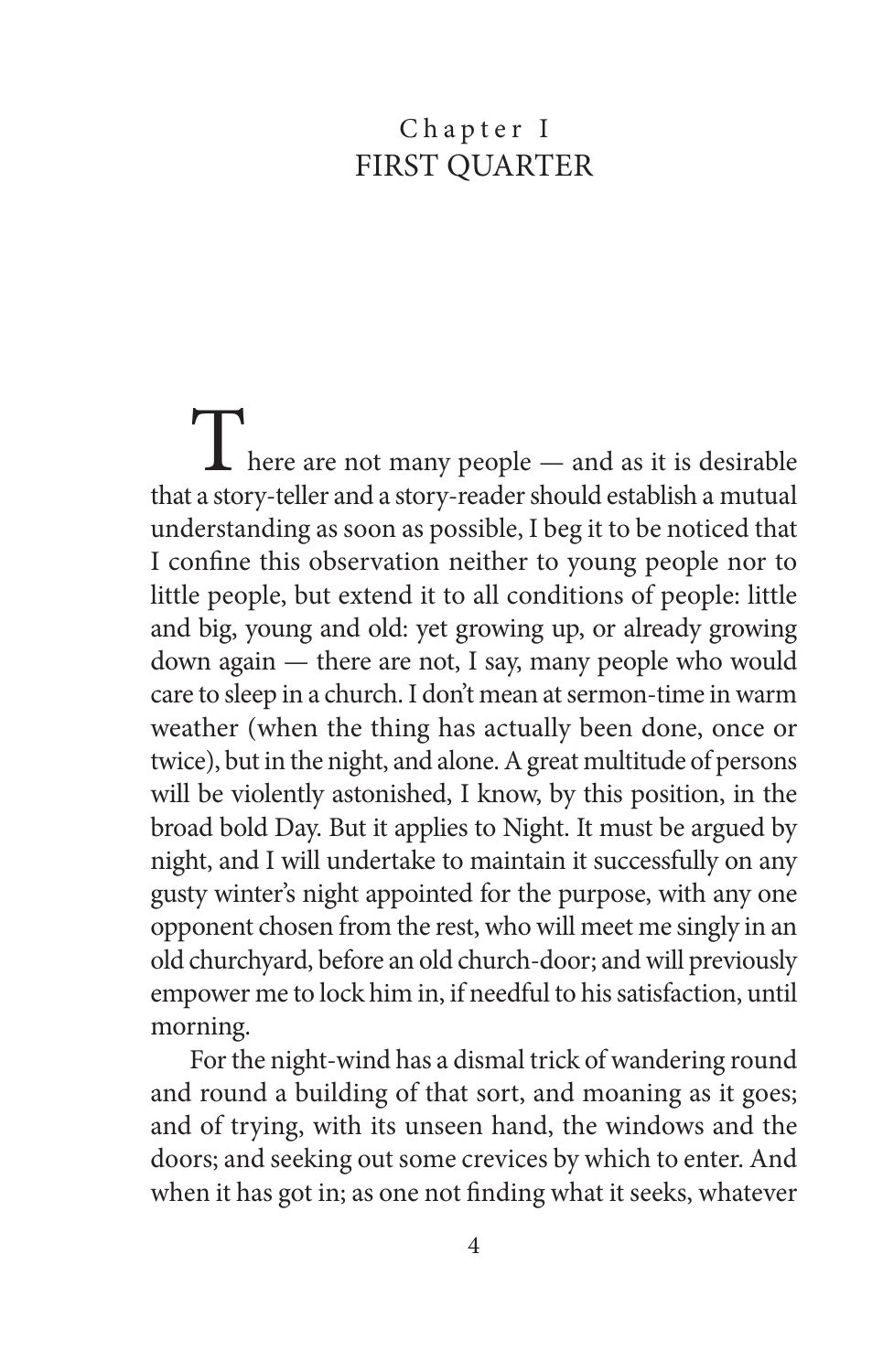that may be, it wails and howls to issue forth again: and not content with stalking through the aisles, and gliding round and round the pillars, and tempting the deep organ, soars up to the roof, and strives to rend the rafters: then flings itself despairingly upon the stones below, and passes, muttering, into the vaults. Anon, it comes up stealthily, and creeps along the walls, seeming to read, in whispers, the Inscriptions sacred to the Dead. At some of these, it breaks out shrilly, as with laughter; and at others, moans and cries as if it were lamenting. It has a ghostly sound too, lingering within the altar; where it seems to chaunt, in its wild way, of Wrong and Murder done, and false Gods worshipped, in defiance of the Tables of the Law, which look so fair and smooth, but are so flawed and broken. Ugh! Heaven preserve us, sitting snugly round the fire! It has an awful voice, that wind at Midnight, singing in a church!

But, high up in the steeple! There the foul blast roars and whistles! High up in the steeple, where it is free to come and go through many an airy arch and loophole, and to twist and twine itself about the giddy stair, and twirl the groaning weathercock, and make the very tower shake and shiver! High up in the steeple, where the belfry is, and iron rails are ragged with rust, and sheets of lead and copper, shrivelled by the changing weather, crackle and heave beneath the unaccustomed tread; and birds stuff shabby nests into corners of old oaken joists and beams; and dust grows old and grey; and speckled spiders, indolent and fat with long security, swing idly to and fro in the vibration of the bells, and never loose their hold upon their thread-spun castles in the air, or climb up sailor-like in quick alarm, or drop upon the ground and ply a score of nimble legs to save one life! High up in the steeple of an old church, far above the light and murmur of the town and far below the flying clouds that shadow it,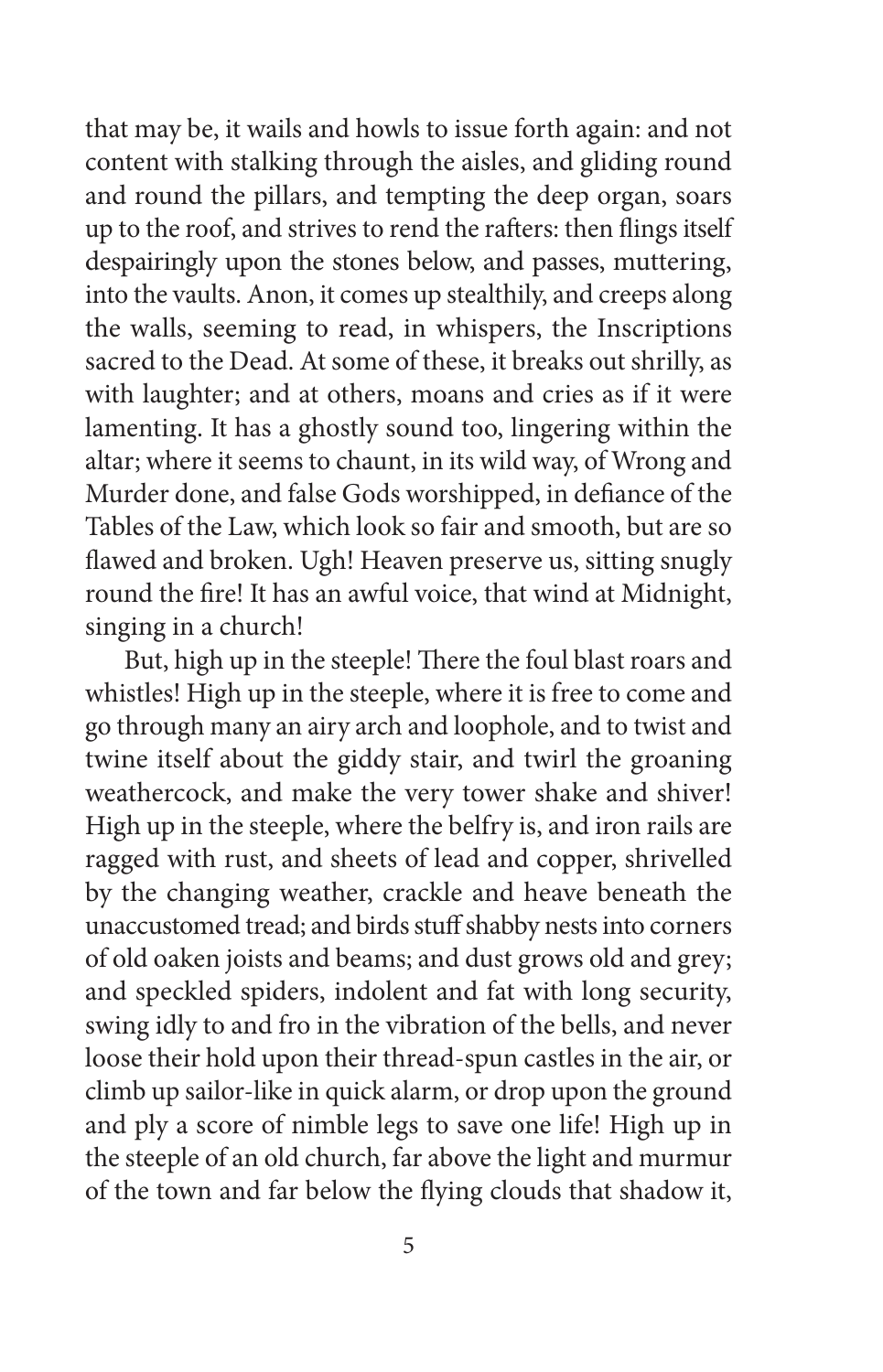is the wild and dreary place at night: and high up in the steeple of an old church, dwelt the Chimes I tell of.

They were old Chimes, trust me. Centuries ago, these Bells had been baptized by bishops: so many centuries ago, that the register of their baptism was lost long, long before the memory of man, and no one knew their names. They had had their Godfathers and Godmothers, these Bells (for my own part, by the way, I would rather incur the responsibility of being Godfather to a Bell than a Boy), and had their silver mugs no doubt, besides. But Time had mowed down their sponsors, and Henry the Eighth had melted down their mugs; and they now hung, nameless and mugless, in the church-tower.

Not speechless, though. Far from it. They had clear, loud, lusty, sounding voices, had these Bells; and far and wide they might be heard upon the wind. Much too sturdy Chimes were they, to be dependent on the pleasure of the wind, moreover; for, fighting gallantly against it when it took an adverse whim, they would pour their cheerful notes into a listening ear right royally; and bent on being heard on stormy nights, by some poor mother watching a sick child, or some lone wife whose husband was at sea, they had been sometimes known to beat a blustering Nor" Wester; aye, "all to fits," as Toby Veck said; — for though they chose to call him Trotty Veck, his name was Toby, and nobody could make it anything else either (except Tobias) without a special act of parliament; he having been as lawfully christened in his day as the Bells had been in theirs, though with not quite so much of solemnity or public rejoicing.

For my part, I confess myself of Toby Veck's belief, for I am sure he had opportunities enough of forming a correct one. And whatever Toby Veck said, I say. And I take my stand by Toby Veck, although he *did* stand all day long (and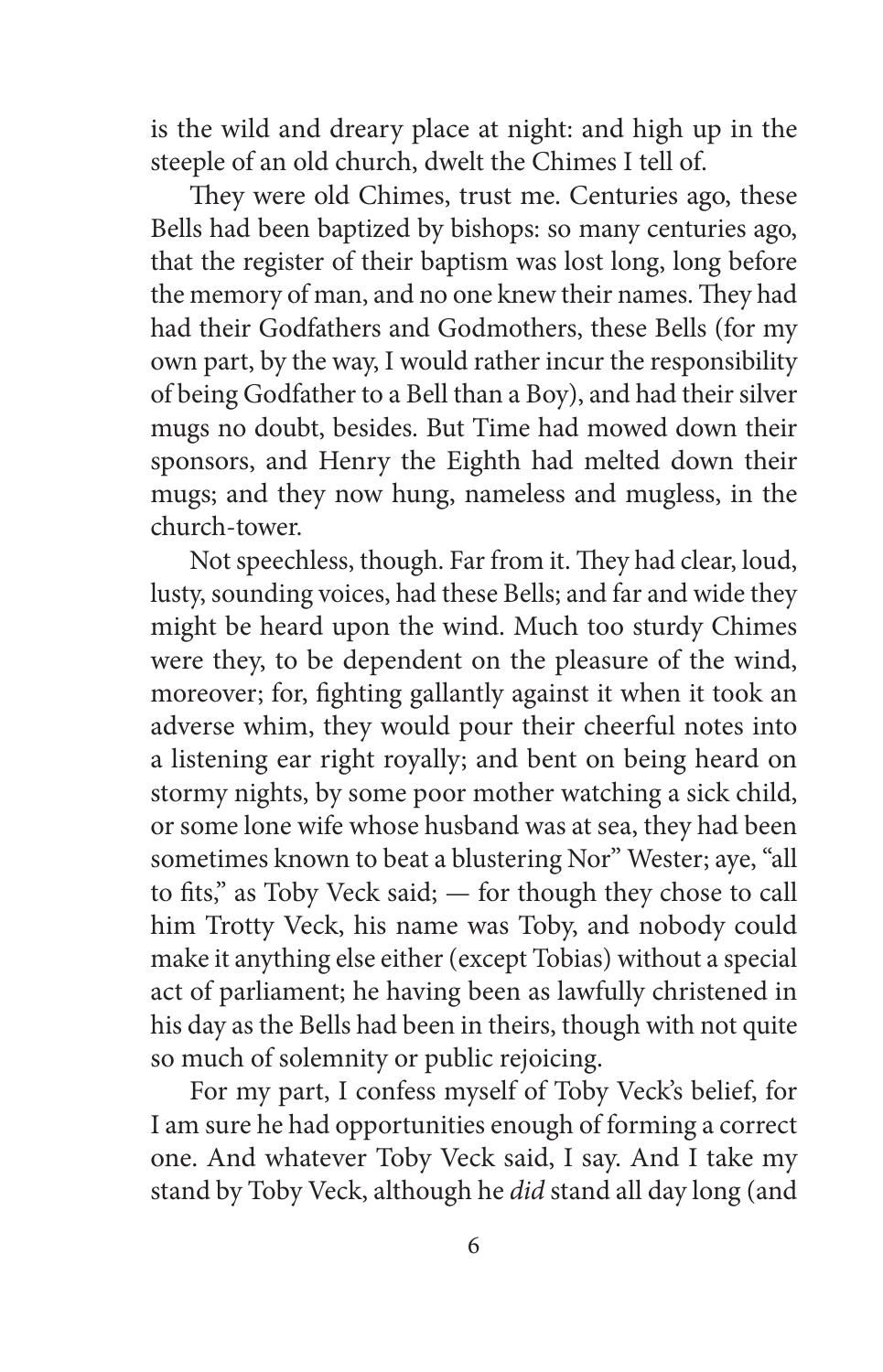weary work it was) just outside the church-door. In fact he was a ticket-porter, Toby Veck, and waited there for jobs.

And a breezy, goose-skinned, blue-nosed, red-eyed, stonytoed, tooth-chattering place it was, to wait in, in the wintertime, as Toby Veck well knew. The wind came tearing round the corner  $-$  especially the east wind  $-$  as if it had sallied forth, express, from the confines of the earth, to have a blow at Toby. And oftentimes it seemed to come upon him sooner than it had expected, for bouncing round the corner, and passing Toby, it would suddenly wheel round again, as if it cried "Why, here he is!" Incontinently his little white apron would be caught up over his head like a naughty boy's garments, and his feeble little cane would be seen to wrestle and struggle unavailingly in his hand, and his legs would undergo tremendous agitation, and Toby himself all aslant, and facing now in this direction, now in that, would be so banged and buffeted, and touzled, and worried, and hustled, and lifted off his feet, as to render it a state of things but one degree removed from a positive miracle, that he wasn't carried up bodily into the air as a colony of frogs or snails or other very portable creatures sometimes are, and rained down again, to the great astonishment of the natives, on some strange corner of the world where ticket-porters are unknown.

But, windy weather, in spite of its using him so roughly, was, after all, a sort of holiday for Toby. That's the fact. He didn't seem to wait so long for a sixpence in the wind, as at other times; the having to fight with that boisterous element took off his attention, and quite freshened him up, when he was getting hungry and low-spirited. A hard frost too, or a fall of snow, was an Event; and it seemed to do him good, somehow or other — it would have been hard to say in what respect though, Toby! So wind and frost and snow, and perhaps a good stiff storm of hail, were Toby Veck's red-letter days.